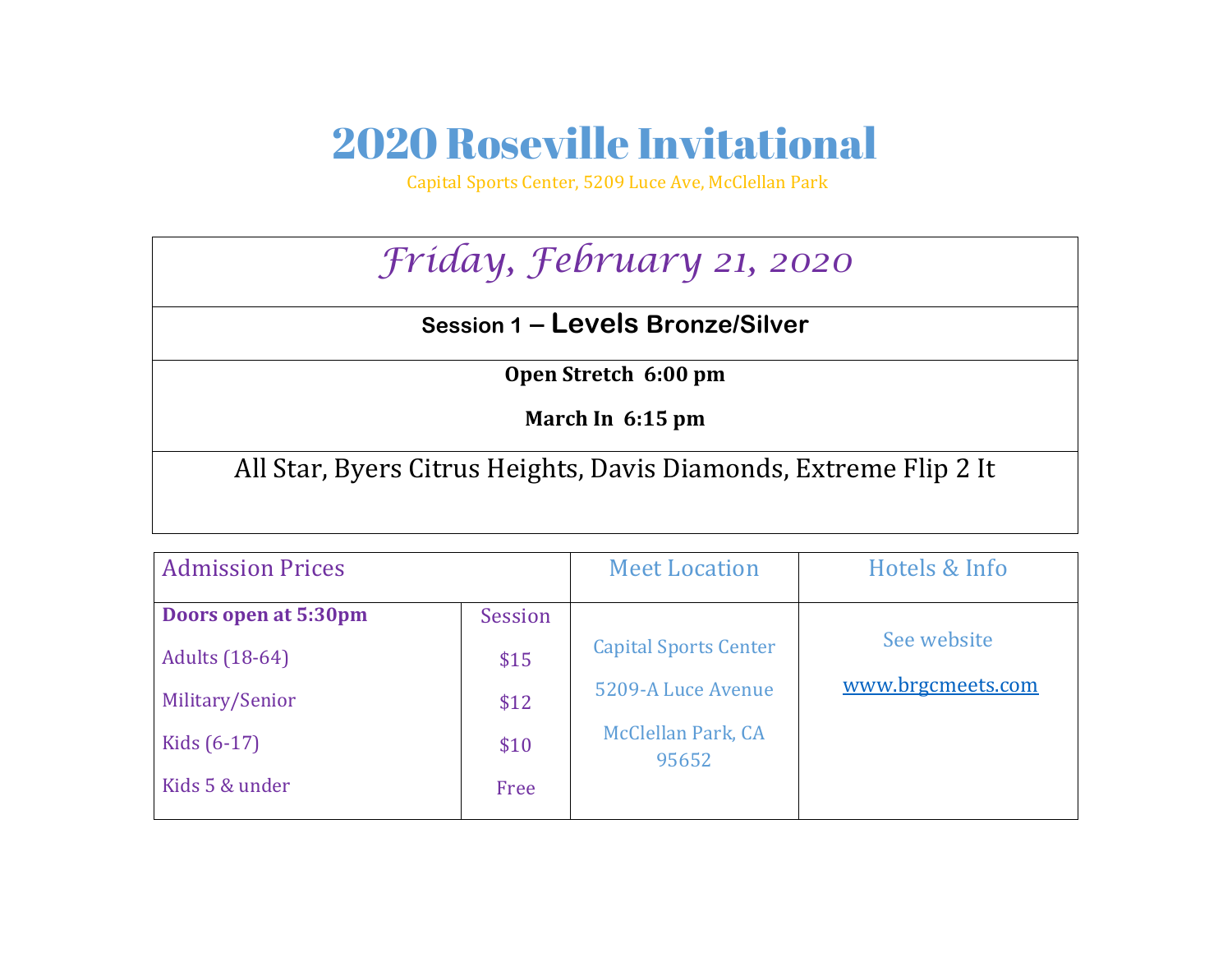## 2020 Roseville Invitational

Capital Sports Center, 5209 Luce Ave, McClellan Park

| Saturday, February 22                                                                                                                                   |                                                                                                                                                                                                         |                                                                                                                          |                                                                                                      |  |  |  |  |  |
|---------------------------------------------------------------------------------------------------------------------------------------------------------|---------------------------------------------------------------------------------------------------------------------------------------------------------------------------------------------------------|--------------------------------------------------------------------------------------------------------------------------|------------------------------------------------------------------------------------------------------|--|--|--|--|--|
| Session 2 - Level 6                                                                                                                                     | Session 3 - Level 7                                                                                                                                                                                     | Session 4 - Level<br>8                                                                                                   | Session $5 -$ Levels<br>9/10                                                                         |  |  |  |  |  |
| Open Stretch 8:00 am                                                                                                                                    | Open Stretch 11:00 am                                                                                                                                                                                   | <b>Open Stretch 2:00</b><br>pm                                                                                           | Open Stretch 5:00 pm                                                                                 |  |  |  |  |  |
| March In 8:20 am                                                                                                                                        | March In $11:20$ am                                                                                                                                                                                     | March In 2:20 pm                                                                                                         | March In 5:20 pm                                                                                     |  |  |  |  |  |
| Accel, Athletic Horizons, Davis<br>Diamonds, Extreme, Galaxy,<br>Gym Stars, Rock Solid, Santa<br>Rosa, TEC, Thrive, USA Sports,<br>V-Force, West Valley | Accel, Athletic Horizons, Byers,<br>Champion, Davis Diamonds,<br>Extreme, Galaxy, Gold Country,<br>Head Over Heels, JET<br>Gymnastics, Riley's, Santa Rosa,<br>TEC, USA Sports, V-Force, West<br>Valley | Accel, Byers, Champion,<br>Davis Diamonds, Extreme,<br>Head Over Heels, JET<br>Gymnastics Santa Rosa,<br>Thrive, V-Force | Accel, Byers, Champion, GymStars,<br>Head Over Heels, JET Gymnastics,<br>Santa Rosa, Thrive, V-Force |  |  |  |  |  |
|                                                                                                                                                         |                                                                                                                                                                                                         |                                                                                                                          |                                                                                                      |  |  |  |  |  |